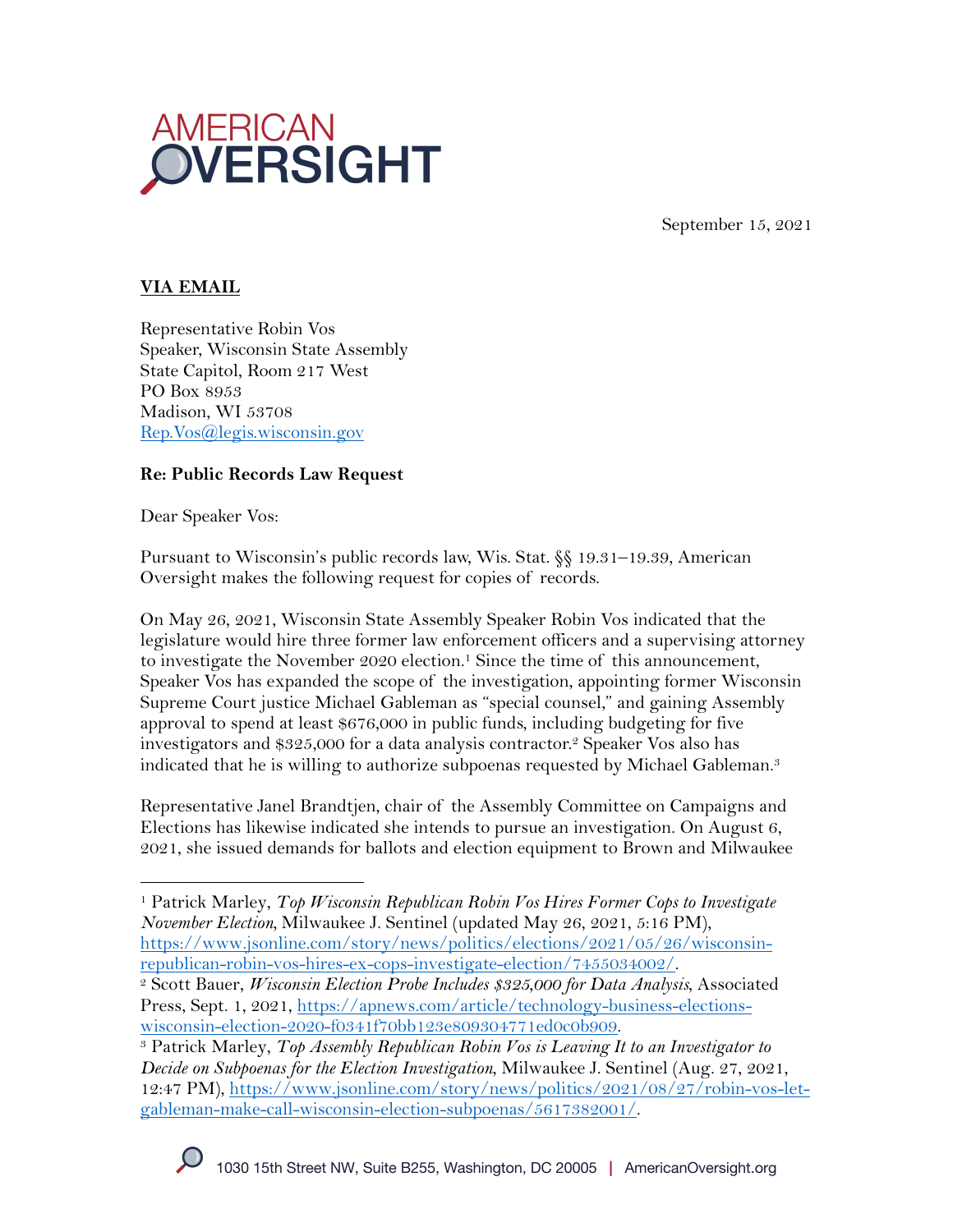counties,4 though those counties have indicated they will not comply with Rep. Brandtjen's requests, which legislative attorneys deemed unenforceable.<sup>5</sup>

American Oversight seeks records with the potential to shed light on the Wisconsin legislature's investigations of elections.

# **Requested Records**

American Oversight requests that your office produce the following records "as soon as practicable and without delay": 6

All records substantively described in the request identified as WI-REP-21-11387 from the period after that request was submitted—*i.e.*, from August 13, 2021, through the date of the search. For clarity, the records requested are reproduced, with modifications to account for newly identified information, as follows:

All records reflecting communications (including emails, email attachments, text messages, messages on messaging platforms (such as Slack, GChat or Google Hangouts, Lync, Skype, or WhatsApp), telephone call logs, calendar invitations, calendar entries, meeting notices, meeting agendas, informational material, draft legislation, talking points, any handwritten or electronic notes taken during any oral communications, summaries of any oral communications, or other materials) sent or received by Representative Robin Vos (or anyone communicating on his behalf regarding any investigations of the 2020 election.

This request should be interpreted to include, but not be limited to, all of the categories of records described in the request identified as WI-REP-21-1138, <sup>8</sup> as well as records relating to, at a minimum:

<sup>4</sup> Patrick Marley, et al., *Republican Lawmaker Seeks to Seize Ballots and Voting Machines in Milwaukee and Brown Counties*, Milwaukee J. Sentinel (updated Aug. 8, 2021, 9:26 PM), https://www.jsonline.com/story/news/politics/2021/08/06/gop-lawmaker-seeksseize-ballots-and-voting-machines-milwaukee-and-brown-counties/5512163001/. 5 Patrick Marley, *Milwaukee, Brown County Clerks Refuse to Turn Over Ballots, Voting* 

*Machines to GOP Lawmaker, but Issue Could Escalate*, Milwaukee J. Sentinel (updated Sept. 3, 2021, 4:48 PM),

https://www.jsonline.com/story/news/politics/2021/09/03/milwaukee-county-clerkrefuses-turn-over-ballots-republican-lawmaker/5712256001/.<br><sup>6</sup> Wis. Stat. § 19.35(4)(a).

<sup>7</sup> To be clear, the August 13, 2021 request referenced above seeks records from the period of July 15, 2021, through the date the search is conducted. This request seeks the same types of records from August 13, 2021, through the date the search is conducted. *See* https://www.americanoversight.org/document/public-records-request-towisconsin-assembly-speaker-robin-vos-seeking-communications-with-entitiesinvestigating-november-2020-election. 8 *See id.*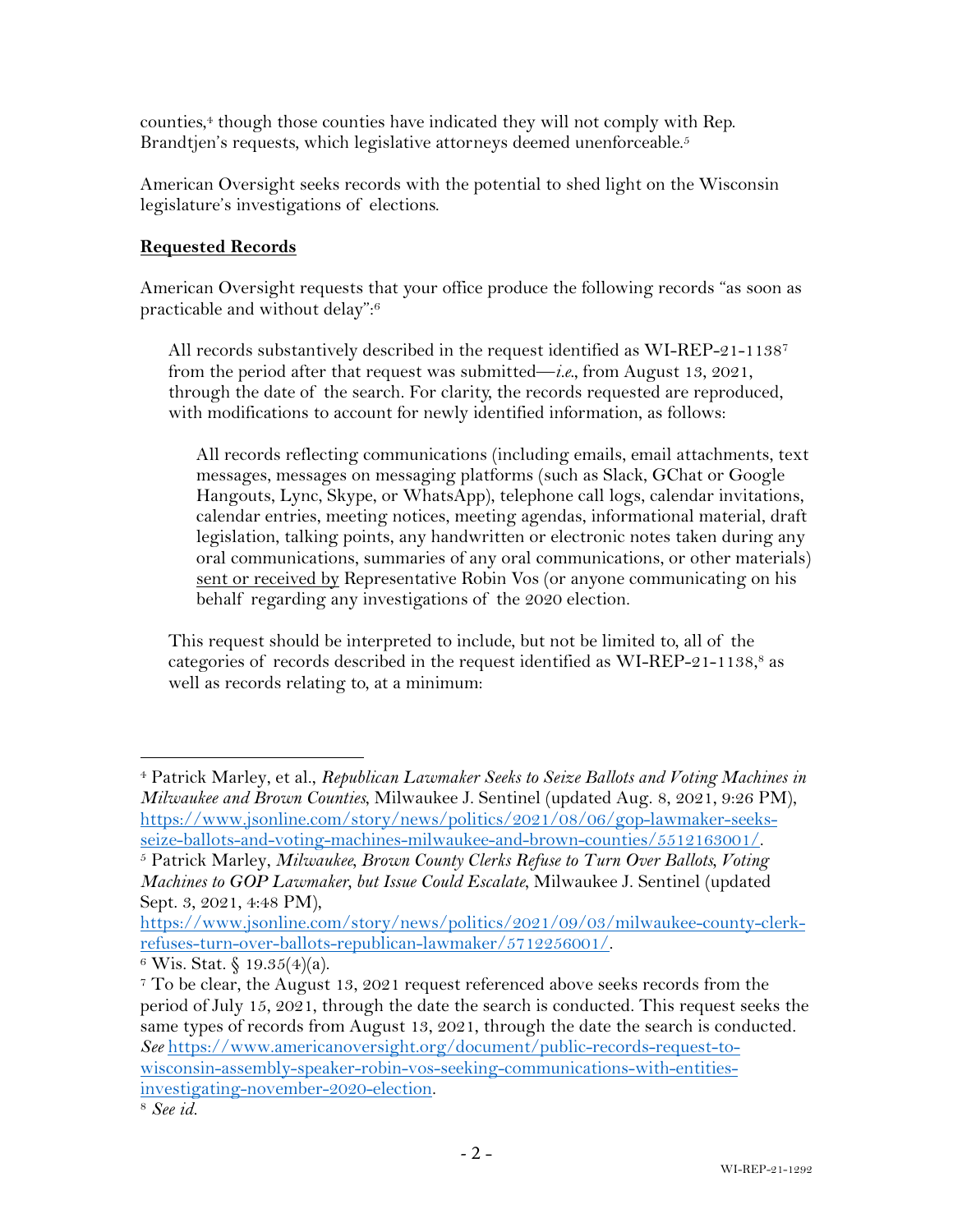- 1. Speaker Vos's trip to a rally in Alabama, during which he communicated with former President Trump regarding "efforts in Wisconsin to restore full integrity and trust in elections"9
- 2. The "cyber symposium" in Sioux Falls, South Dakota held by MyPillow CEO Mike Lindell, which Michael Gableman, Wisconsin Elections Commission member Bob Spindell, and Rep. Timothy Ramthun attended<sup>10</sup>
- 3. The demands for ballots and election equipment issued by Rep. Brandtjen to Brown and Milwaukee counties, their legal enforceability, and Speaker Vos's decision regarding whether or not to sign the demands<sup>11</sup>
- 4. Communications with former National Republican Committee and Republican Party of Wisconsin chair Reince Priebus<sup>12</sup>
- 5. Communications with or regarding Shiva Ayyadurai or EchoMail, Inc.13

Please note that these are exemplar categories only and should not be interpreted to limit American Oversight's request for records reflecting *all* communications sent or received by the parties described above regarding any investigations of the 2020 election.

Please also note that American Oversight does not seek, and that this request specifically excludes, the initial mailing of news clips or other mass-distribution emails. However, subsequent communications forwarding such emails are responsive to this request. In other words, for example, if Speaker Vos received a massdistribution news clip email referencing the relevant statement by the president, that initial email would not be responsive to this request. However, if Speaker Vos forwarded that email to another individual with their own commentary, that subsequent message would be responsive to this request and should be produced.

For all portions of this request, this request should be interpreted to include records pertaining to the investigation announced by Speaker Vos on May 26, the expansion

<sup>9</sup> Patrick Marley, *Robin Vos Meets with Trump on Wisconsin's Election Review Two Months After the Former President Trashed Him*, Milwaukee J. Sentinel (Aug. 23, 2021, 6:12 PM), https://www.jsonline.com/story/news/politics/2021/08/22/robin-vos-spends-day-

trump-talking-wisconsin-election-review/8234368002/. 10 Patrick Marley & Molly Beck, *Officials in Charge of Wisconsin's Election Review Attends Conspiracy-Fueled Symposium Hosted by MyPillow's Mike Lindell*, Milwaukee J. Sentinel (updated Aug. 12, 2021, 6:16 PM),

https://www.jsonline.com/story/news/politics/2021/08/12/wisconsin-electionofficial-attends-mike-lindell-cyber-symposium/8108850002/. 11 *See supra*, notes 3-5.

<sup>&</sup>lt;sup>12</sup> Patrick Marley, *Reince Priebus Says Subpoenas Will Be Issued Soon in Wisconsin Review of Election That Will Cost \$680,000 or More*, Milwaukee J. Sentinel (updated Aug. 25, 2021, 8:51 PM), https://www.jsonline.com/story/news/politics/2021/08/25/reince-priebussays-680-000-more-spent-election-review/5583974001/. 13 Melanie Conklin, *GOP to Spend "\$680,000, at least, to start," in Hunt for Disproven* 

*<sup>&#</sup>x27;Steal,'* Wis. Examiner (Aug. 25, 2021, 3:06 PM),

https://wisconsinexaminer.com/brief/gop-to-spend-680000-at-least-to-start-in-huntfor-disproven-steal/.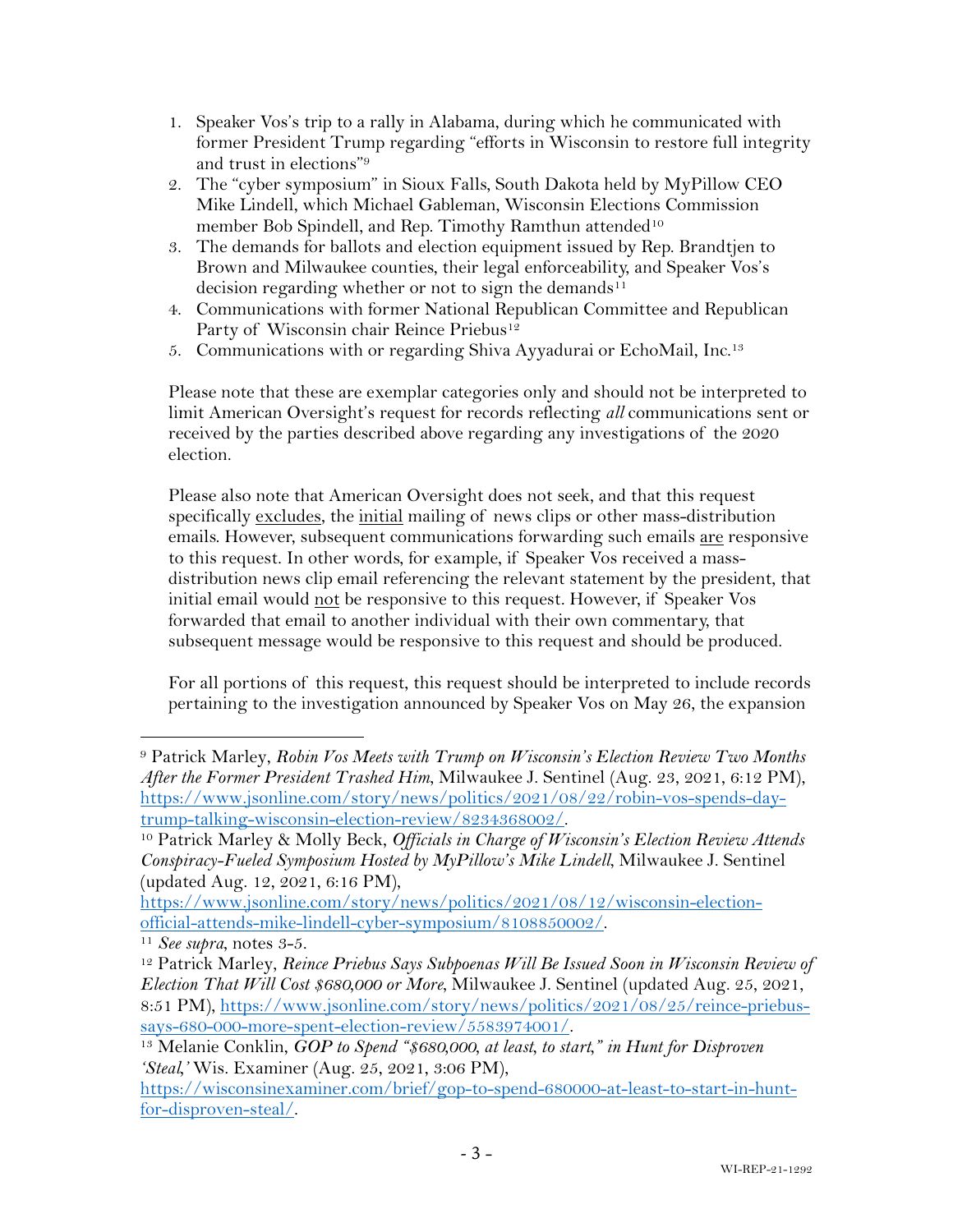announced by Speaker Vos on July 30, the investigation announced by Representative Brandtjen on July 26, and any other investigations by the Assembly into any matters related to the 2020 election. Please note that this request seeks records in addition to, and not duplicative of, the records sought by any previous requests submitted by American Oversight.

### **Fee Waiver Request**

In accordance with Wis. Stat. § 19.35(3)(e), American Oversight respectfully requests that the records be produced without charge. Providing American Oversight with a waiver of fees is in the "public interest" because American Oversight will, in accordance with its organizational mission, make the records available to the public without charge. These disclosures will likely contribute to a better understanding of relevant government action by the general public.

American Oversight's work is aimed solely at serving the public interest. As a  $501(c)(3)$ nonprofit, American Oversight does not have a commercial purpose and the release of the information requested is not in American Oversight's financial interest. Rather, American Oversight's mission is to serve the public by promoting transparency in government, educating the public about government activities, and ensuring the accountability of government officials. American Oversight uses the information gathered, and its analysis of it, to educate the public through reports, press releases, or other media.14 American Oversight also makes materials it gathers available on its public website<sup>15</sup> and promotes their availability on social media platforms, such as Facebook and Twitter.16

The public has a significant interest in the Wisconsin state legislature's investigations of the November 2020 election. <sup>17</sup> Records with the potential to shed light on this matter would contribute significantly to public understanding of operations of the government, including whether or to what extent partisan motivations or external actors guided the decision to open investigations, expand the scope of existing investigations, or influence the conduct of the investigations. American Oversight is committed to transparency and makes the responses agencies provide to public records

<sup>14</sup> *See generally News*, American Oversight, https://www.americanoversight.org/blog; *State Investigations*, American Oversight, https://www.americanoversight.org/states; *see, e.g., State Government Contacts with Voting-Restriction Activists*, American Oversight, https://www.americanoversight.org/investigation/state-government-contacts-withvoting-restriction-activists; *Wisconsin Documents Offer Window into Early Uncertainty over COVID-19*, American Oversight, https://www.americanoversight.org/wisconsindocuments-offer-window-into-early-uncertainty-over-covid-19.

<sup>15</sup> *Documents,* American Oversight, https://www.americanoversight.org/documents.

<sup>&</sup>lt;sup>16</sup> American Oversight currently has approximately 15,630 page likes on Facebook and 108,100 followers on Twitter. American Oversight, Facebook,

https://www.facebook.com/weareoversight/ (last visited Sept. 13, 2021); American Oversight (@weareoversight), Twitter, https://twitter.com/weareoversight (last visited Sept. 13, 2021).

<sup>17</sup> *See supra*, notes 1-5.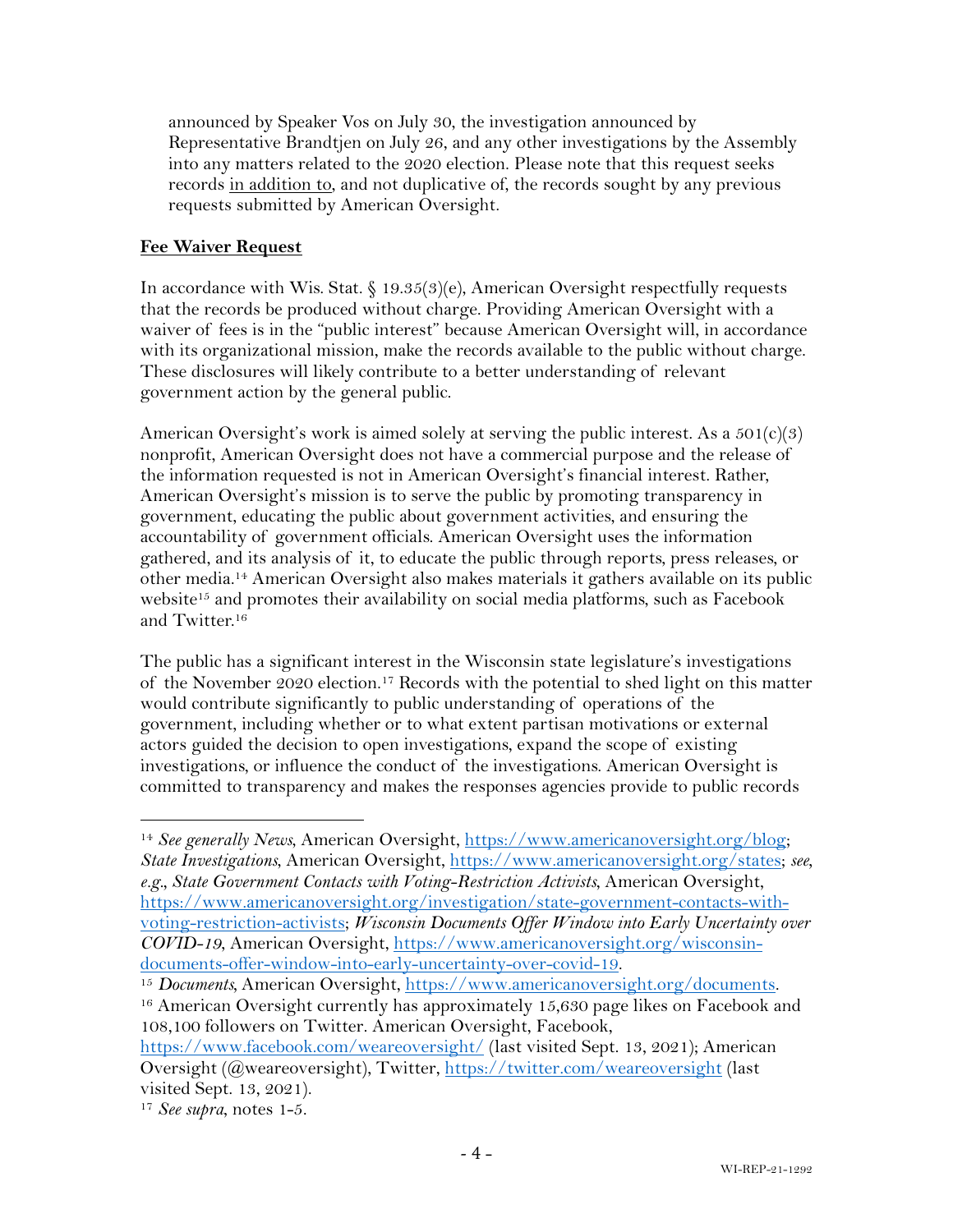requests publicly available, and the public's understanding of the government's activities would be enhanced through American Oversight's analysis and publication of these records.

American Oversight asks that if its request for a fee waiver is denied in whole or in part, that you contact us prior to incurring any costs.

### **Guidance Regarding the Search & Processing of Requested Records**

American Oversight seeks all responsive records regardless of format, medium, or physical characteristics. In conducting your search, please understand the term "record" in its broadest sense, to include any written, typed, recorded, graphic, printed, or audio material of any kind. We seek records of any kind, including electronic records, audiotapes, videotapes, and photographs, as well as letters, emails, facsimiles, telephone messages, voice mail messages and transcripts, notes, or minutes of any meetings, telephone conversations or discussions. Our request includes any attachments to these records. **No category of material should be omitted from search, collection, and production.**

Please search all locations and systems likely to have responsive records regarding official business. **You may not exclude searches of files or emails in the personal custody of your officials, such as personal email accounts.** Emails conducting government business sent or received on the personal account of the authority's officer or employee constitutes a record for purposes of Wisconsin's public records laws.18

In the event some portions of the requested records are properly exempt from disclosure, please disclose any reasonably segregable non-exempt portions of the requested records.19 If it is your position that a document contains non-exempt segments, but that those non-exempt segments are so dispersed throughout the document as to make segregation impossible, please state what portion of the document is non-exempt, and how the material is dispersed throughout the document. If a request is denied in whole, please state specifically that it is not reasonable to segregate portions of the record for release.

American Oversight expects that you have ensured all responsive records and records relevant to this request and your compliance with it are retained as required by Wisconsin law. Please take all appropriate steps to ensure that no such records are deleted by the agency before the completion of processing for this request. If records potentially responsive or relevant to this request, or your compliance with it, are likely to be located on systems where they are subject to potential deletion, including on a scheduled basis, please take steps to prevent that deletion, including, as appropriate, by instituting a litigation hold on those records.

<sup>18</sup> Wisc. Dep't of J., *Wisconsin Public Records Law Compliance Guide*, Oct. 2019, at 3, https://www.doj.state.wi.us/sites/default/files/office-opengovernment/Resources/PRL-GUIDE.pdf. 19 Wis. Stat. § 19.36(6).